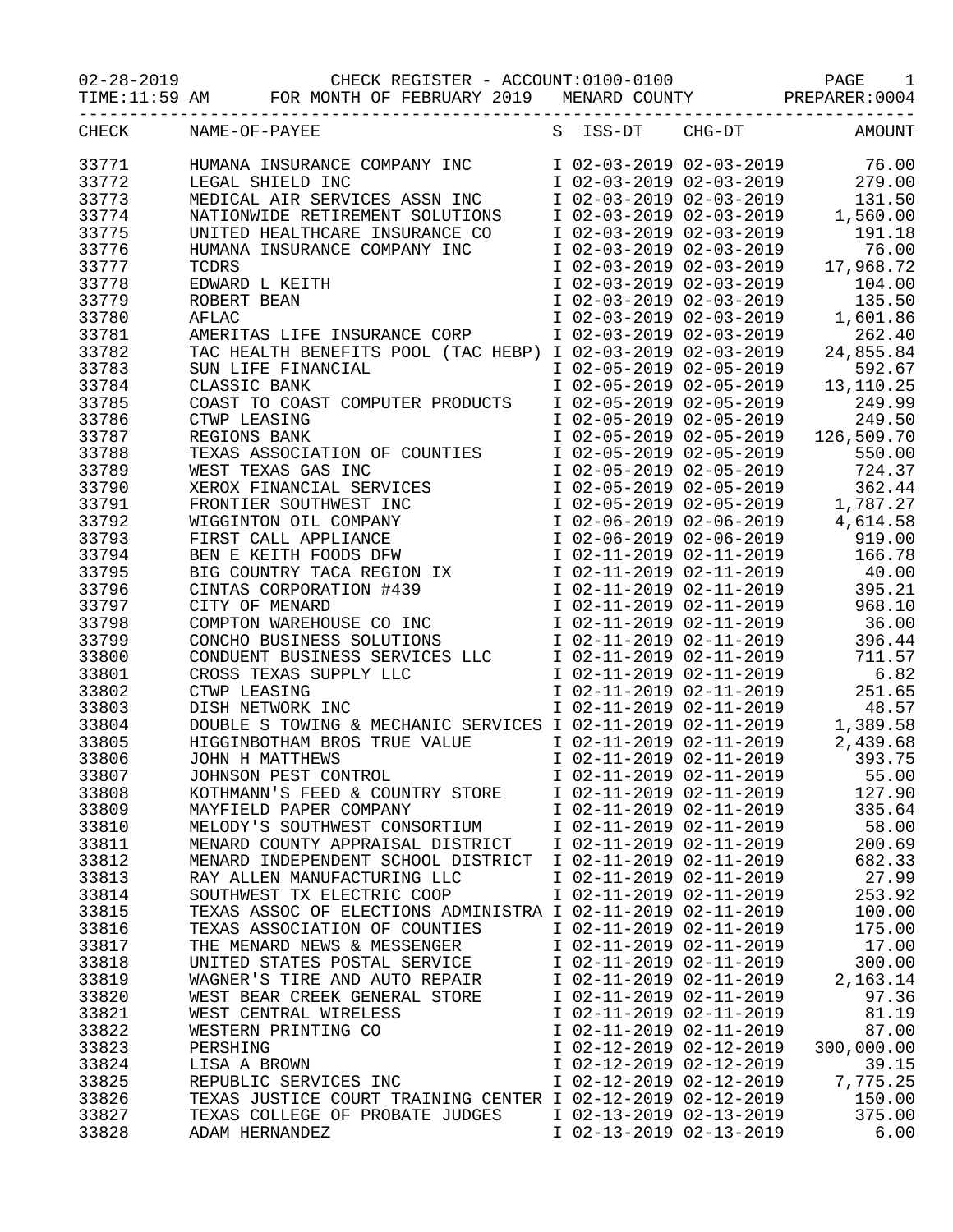02-28-2019 CHECK REGISTER - ACCOUNT:0100-0100 PAGE 2

TIME:11:59 AM FOR MONTH OF FEBRUARY 2019 MENARD COUNTY PREPARER:0004

|                | CHECK NAME-OF-PAYEE                                                                                                                                                                                                                                    |                         |                                                                               | S ISS-DT CHG-DT AMOUNT                                                                                                             |
|----------------|--------------------------------------------------------------------------------------------------------------------------------------------------------------------------------------------------------------------------------------------------------|-------------------------|-------------------------------------------------------------------------------|------------------------------------------------------------------------------------------------------------------------------------|
| 33829          | ALICE CRISP<br>ALVIN C KOTHMANN 1 02-13-2019 02-13-2019 6.00<br>AMBER PARR 102-13-2019 02-13-2019 6.00<br>ARMANDINA P VALDEZ 102-13-2019 02-13-2019 6.00<br>BLUEBONNET CASA INC 102-13-2019 02-13-2019 6.00<br>BUEBONNET CASA INC 102-13               |                         |                                                                               |                                                                                                                                    |
| 33830          |                                                                                                                                                                                                                                                        |                         |                                                                               |                                                                                                                                    |
| 33831          |                                                                                                                                                                                                                                                        |                         |                                                                               |                                                                                                                                    |
| 33832          |                                                                                                                                                                                                                                                        |                         |                                                                               |                                                                                                                                    |
| 33833          |                                                                                                                                                                                                                                                        |                         |                                                                               |                                                                                                                                    |
|                |                                                                                                                                                                                                                                                        |                         |                                                                               |                                                                                                                                    |
| 33834          |                                                                                                                                                                                                                                                        |                         |                                                                               |                                                                                                                                    |
| 33835          |                                                                                                                                                                                                                                                        |                         | I 02-13-2019 02-13-2019<br>I 02-13-2019 02-13-2019<br>I 02-13-2019 02-13-2019 | $-4.00$<br>6.00<br>6                                                                                                               |
| 33836          |                                                                                                                                                                                                                                                        |                         |                                                                               |                                                                                                                                    |
| 33837          |                                                                                                                                                                                                                                                        |                         |                                                                               | 6.00                                                                                                                               |
| 33838          |                                                                                                                                                                                                                                                        |                         | I 02-13-2019 02-13-2019                                                       | 6.00                                                                                                                               |
| 33839          |                                                                                                                                                                                                                                                        |                         | I 02-13-2019 02-13-2019                                                       | 6.00                                                                                                                               |
| 33840          | BOIS AND GIRLS CLUB OF MENARD<br>BRENT H BRATTON<br>BRYAN LACKEY<br>CAROLYN PEARL<br>COLLEEN GARCIA<br>DANNY WAGGONER<br>DAVID L HINES<br>DEREK COX<br>JAMES C DAVIS III<br>LUKE JOHANSON<br>MARIA KILLEBREW<br>MENIA KILLEBREW                        |                         | I 02-13-2019 02-13-2019                                                       | 6.00                                                                                                                               |
| 33841          |                                                                                                                                                                                                                                                        |                         | I 02-13-2019 02-13-2019<br>I 02-13-2019 02-13-2019<br>I 02-13-2019 02-13-2019 | 6.00                                                                                                                               |
| 33842          |                                                                                                                                                                                                                                                        |                         |                                                                               | 6.00                                                                                                                               |
| 33843          |                                                                                                                                                                                                                                                        |                         |                                                                               | 6.00                                                                                                                               |
| 33844          |                                                                                                                                                                                                                                                        |                         | I 02-13-2019 02-13-2019                                                       | 6.00                                                                                                                               |
| 33845          | MENARD CO. COURTHOUSE RESTORATION I 02-13-2019 02-13-2019                                                                                                                                                                                              |                         |                                                                               | 6.00                                                                                                                               |
| 33846          | MENARD COUNTY 4-H                                                                                                                                                                                                                                      |                         |                                                                               | 6.00                                                                                                                               |
| 33847          | MENARD COUNTY CHILD WELFARE BOARD                                                                                                                                                                                                                      |                         |                                                                               | 6.00                                                                                                                               |
| 33848          | MENARD PUBLIC LIBRARY<br>MENARD VOLUNTEER FIRE DEPT                                                                                                                                                                                                    |                         | I 02-13-2019 02-13-2019<br>I 02-13-2019 02-13-2019<br>I 02-13-2019 02-13-2019 | 6.00                                                                                                                               |
| 33849          |                                                                                                                                                                                                                                                        |                         |                                                                               | I 02-13-2019 02-13-2019 54.00                                                                                                      |
| 33850          |                                                                                                                                                                                                                                                        |                         |                                                                               | 18.00                                                                                                                              |
| 33851          |                                                                                                                                                                                                                                                        |                         |                                                                               | 6.00                                                                                                                               |
| 33852          | MENARD VOLUNTEER FIRE DEFT<br>MENARD YOUTH BASEBALL ASSOC<br>NICOLE MARTIN<br>NICOLE MARTIN<br>NORMAN TANNER<br>NORMAN TANNER<br>TOZ-13-2019<br>NORMAN TANNER<br>TOZ-13-2019<br>REST HAVEN CEMETERY<br>TOZ-13-2019<br>RICARDO HERNANDEZ<br>TOZ-13-2019 |                         |                                                                               | 6.00                                                                                                                               |
| 33853          |                                                                                                                                                                                                                                                        |                         |                                                                               | 6.00                                                                                                                               |
| 33854          |                                                                                                                                                                                                                                                        |                         | I 02-13-2019 02-13-2019<br>I 02-13-2019 02-13-2019<br>I 02-13-2019 02-13-2019 | 6.00                                                                                                                               |
| 33855          |                                                                                                                                                                                                                                                        |                         | I 02-13-2019 02-13-2019                                                       | 6.00                                                                                                                               |
| 33856          |                                                                                                                                                                                                                                                        |                         |                                                                               | I 02-13-2019 02-13-2019 6.00                                                                                                       |
| 33857          | UNITED METHODIST CHURCH OF MENARD                                                                                                                                                                                                                      |                         |                                                                               |                                                                                                                                    |
| 33858          |                                                                                                                                                                                                                                                        |                         |                                                                               |                                                                                                                                    |
| 33859          | WILLIAM JONES<br>FIRST STATE BANK<br>AT&T MOBILITY<br>GENERATIONS OF EDEN<br>ROBERT HERNANDEZ<br>SAM'S CLUB<br>WEST PUBLISHING CO<br>US SOAP                                                                                                           |                         |                                                                               | 1 02-13-2019 02-13-2019 6.00<br>1 02-13-2019 02-13-2019 6.00<br>1 02-14-2019 02-14-2019 5,788.51<br>1 02-15-2019 02-15-2019 179.83 |
| 33860          |                                                                                                                                                                                                                                                        |                         |                                                                               |                                                                                                                                    |
| 33861          |                                                                                                                                                                                                                                                        |                         |                                                                               | I 02-15-2019 02-15-2019 820.60                                                                                                     |
| 33862          |                                                                                                                                                                                                                                                        |                         |                                                                               | 441.50                                                                                                                             |
| 33863          |                                                                                                                                                                                                                                                        |                         | $1\ 02-15-2019\ 02-15-2019$                                                   |                                                                                                                                    |
| 33864          |                                                                                                                                                                                                                                                        |                         |                                                                               | 1 02-15-2019 02-15-2019 88.09<br>1 02-15-2019 02-15-2019 275.00<br>1 02-15-2019 02-15-2019 38.25                                   |
|                |                                                                                                                                                                                                                                                        |                         |                                                                               |                                                                                                                                    |
| 33865<br>33866 |                                                                                                                                                                                                                                                        |                         |                                                                               |                                                                                                                                    |
|                | TEXAS DEPARTMENT OF HEALTH SERVICES I 02-19-2019 02-19-2019 150.00                                                                                                                                                                                     |                         |                                                                               |                                                                                                                                    |
| 33867          | TEXAS ASSOC OF ELECTIONS ADMINISTRA I 02-19-2019 02-19-2019                                                                                                                                                                                            |                         |                                                                               | 100.00                                                                                                                             |
| 33868          | BLUE CROSS BLUE SHIELD OF TEXAS                                                                                                                                                                                                                        | I 02-19-2019 02-19-2019 |                                                                               | 209.00                                                                                                                             |
| 33869          | AT&T MOBILITY                                                                                                                                                                                                                                          | I 02-20-2019 02-20-2019 |                                                                               | 799.40                                                                                                                             |
| 33870          | CONCHO BUSINESS SOLUTIONS                                                                                                                                                                                                                              | I 02-20-2019 02-20-2019 |                                                                               | 131.76                                                                                                                             |
| 33871          | LOWE'S PAY AND SAVE INC                                                                                                                                                                                                                                | I 02-20-2019 02-20-2019 |                                                                               | 1,025.56                                                                                                                           |
| 33872          | MENARD COUNTY TAX ASSESSOR/COLLECTO I 02-20-2019 02-20-2019                                                                                                                                                                                            |                         |                                                                               | 66.50                                                                                                                              |
| 33873          | MENARD MANOR                                                                                                                                                                                                                                           | I 02-20-2019 02-20-2019 |                                                                               | 2,048.50                                                                                                                           |
| 33874          | OFFICE DEPOT INC                                                                                                                                                                                                                                       | I 02-20-2019 02-20-2019 |                                                                               | 636.73                                                                                                                             |
| 33875          | WILLIAMS TIRE STORE                                                                                                                                                                                                                                    | I 02-20-2019 02-20-2019 |                                                                               | 3,987.72                                                                                                                           |
| 33876          | AMERICAN EXPRESS                                                                                                                                                                                                                                       | I 02-20-2019 02-20-2019 |                                                                               | 142.38                                                                                                                             |
| 33877          | VERIZON BUSINESS                                                                                                                                                                                                                                       | I 02-21-2019 02-21-2019 |                                                                               | 55.82                                                                                                                              |
| 33878          | GREEN MOUNTAIN ENERGY INC                                                                                                                                                                                                                              | I 02-21-2019 02-21-2019 |                                                                               | 2,901.03                                                                                                                           |
| 33879          | COUNTY INFORMATION RESOURCE AGENCY I 02-21-2019 02-21-2019                                                                                                                                                                                             |                         |                                                                               | 50.00                                                                                                                              |
| 33880          | VERIZON BUSINESS                                                                                                                                                                                                                                       | I 02-21-2019 02-21-2019 |                                                                               | 85.19                                                                                                                              |
| 33881          | KERR COUNTY FCU VISA CARD                                                                                                                                                                                                                              | I 02-21-2019 02-21-2019 |                                                                               | 308.46                                                                                                                             |
| 33882          | FIRST STATE BANK                                                                                                                                                                                                                                       | I 02-25-2019 02-25-2019 |                                                                               | 10,092.50                                                                                                                          |
| 33883          | LEE R CALLAN                                                                                                                                                                                                                                           | I 02-26-2019 02-26-2019 |                                                                               | 679.00                                                                                                                             |
| 33884          | UNITED STATES POSTAL SERVICE                                                                                                                                                                                                                           | I 02-26-2019 02-26-2019 |                                                                               | 300.00                                                                                                                             |
| 33885          | AT&T MOBILITY                                                                                                                                                                                                                                          | I 02-27-2019 02-27-2019 |                                                                               | 294.54                                                                                                                             |
| 33886          | FIRST STATE BANK                                                                                                                                                                                                                                       | I 02-28-2019 02-28-2019 |                                                                               | 6,304.88                                                                                                                           |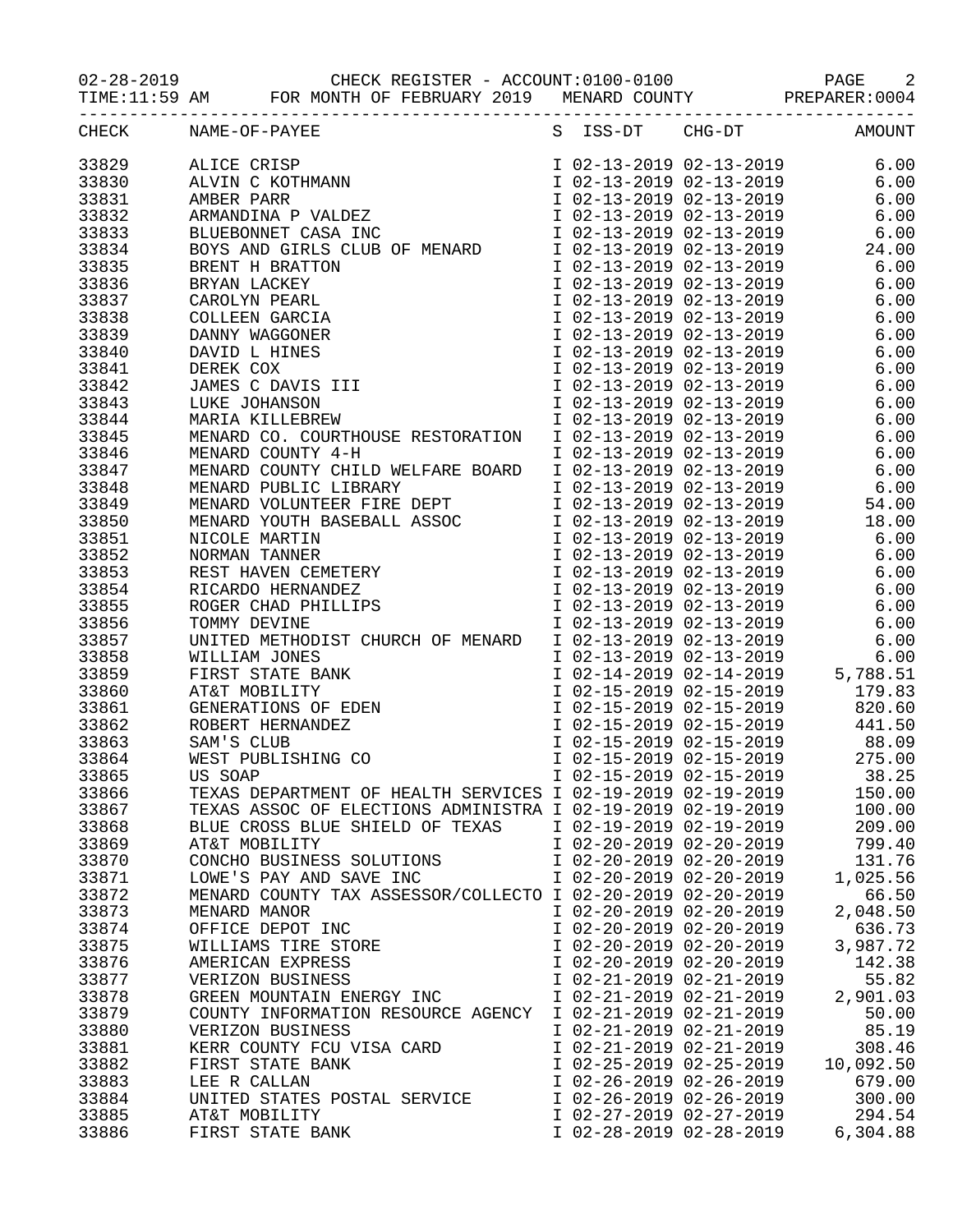| $02 - 28 - 2019$<br>TIME:11:59 AM | CHECK REGISTER - ACCOUNT:0100-0100<br>FOR MONTH OF FEBRUARY 2019 |   | MENARD COUNTY           |        | 3<br>PAGE<br>PREPARER: 0004 |
|-----------------------------------|------------------------------------------------------------------|---|-------------------------|--------|-----------------------------|
| <b>CHECK</b>                      | NAME-OF-PAYEE                                                    | S | ISS-DT                  | CHG-DT | AMOUNT                      |
| 33887                             | COUNTY JUDGES & COMMISSIONERS ASSOC I 02-28-2019 02-28-2019      |   |                         |        | 1,200.00                    |
| 33888                             | FLOYD C PETITT<br>INSURANCE                                      |   | I 02-28-2019 02-28-2019 |        | 271.00                      |
| 33889                             | KERR COUNTY SHERIFF'S OFFICE                                     |   | I 02-28-2019 02-28-2019 |        | 3,890.00                    |
| 33890                             | CHARLES L MCDONALD                                               |   | I 02-28-2019 02-28-2019 |        | 680.00                      |
| 33891                             | TEL-PRO COMMUNICATIONS                                           |   | I 02-28-2019 02-28-2019 |        | 532.50                      |
| 33892                             | INFORMATION RESOURCE<br>AGENCY<br>COUNTY                         |   | I 02-28-2019 02-28-2019 |        | 1,525.00                    |
| 33893                             | OSORNIO<br>JOSE F                                                |   | I 02-28-2019 02-28-2019 |        | 28.56                       |
| 33894                             | TEXAS ASSOCIATION<br>COUNTIES<br>OF                              |   | I 02-28-2019 02-28-2019 |        | 150.00                      |